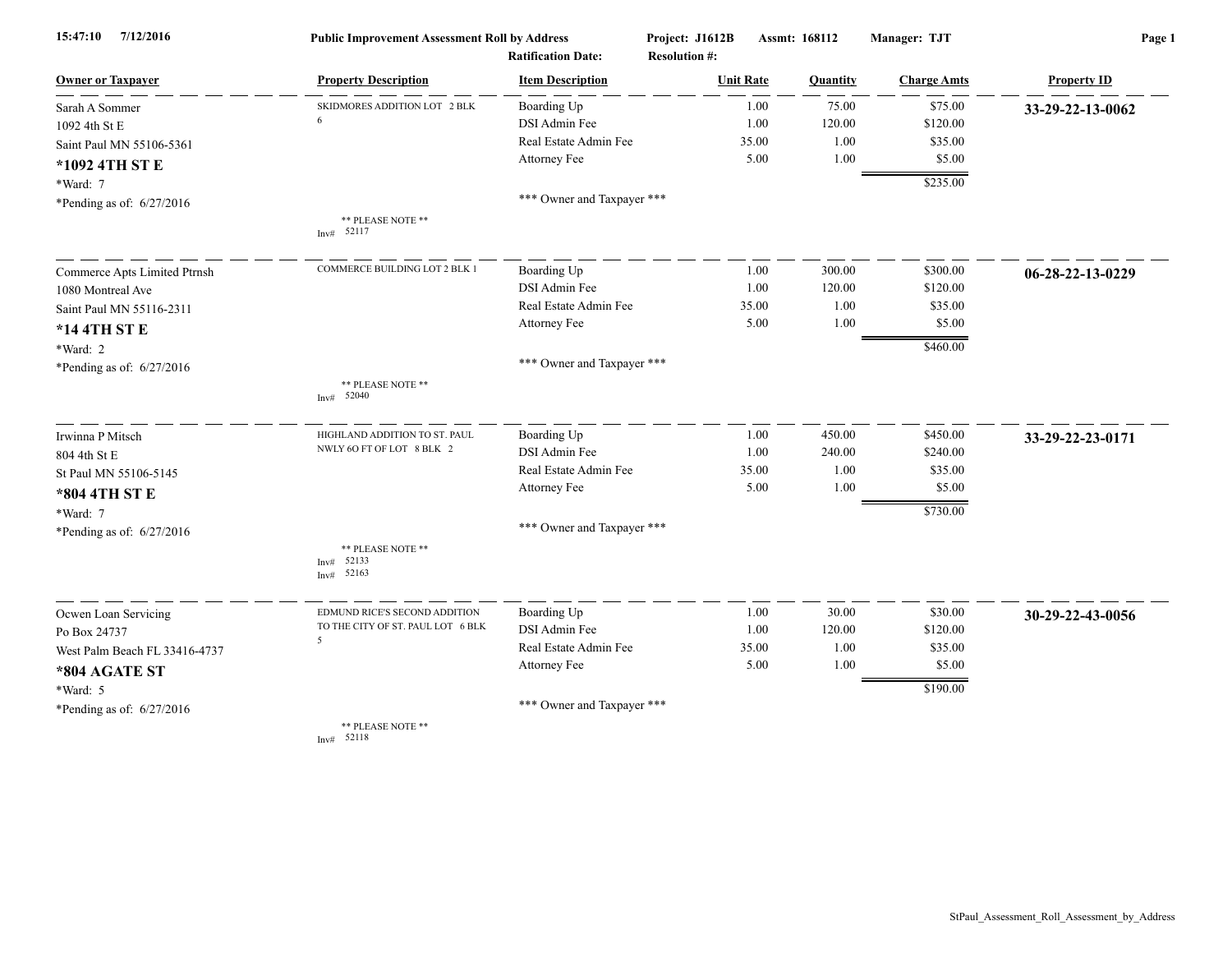| 7/12/2016<br>15:47:10       | <b>Public Improvement Assessment Roll by Address</b>              |                                                      | Project: J1612B<br>Assmt: 168112         |       | Manager: TJT | Page 2             |                    |
|-----------------------------|-------------------------------------------------------------------|------------------------------------------------------|------------------------------------------|-------|--------------|--------------------|--------------------|
| <b>Owner or Taxpayer</b>    | <b>Property Description</b>                                       | <b>Ratification Date:</b><br><b>Item Description</b> | <b>Resolution #:</b><br><b>Unit Rate</b> |       | Quantity     | <b>Charge Amts</b> | <b>Property ID</b> |
| Kim Mai Properties Llc      | MARGARET PLACE VAC ALLEY ADJ                                      | Boarding Up                                          |                                          | 1.00  | 275.00       | \$275.00           | 32-29-22-11-0119   |
| 2849 Aspen Lake Dr Ne       | AND E 1/2 OF LOT 4 AND ALL OF                                     | DSI Admin Fee                                        |                                          | 1.00  | 120.00       | \$120.00           |                    |
| Blaine MN 55449-3100        | LOTS 5 AND LOT 6                                                  | Real Estate Admin Fee                                |                                          | 35.00 | 1.00         | \$35.00            |                    |
| *651 ARCADE ST              |                                                                   | Attorney Fee                                         |                                          | 5.00  | 1.00         | \$5.00             |                    |
|                             |                                                                   |                                                      |                                          |       |              | \$435.00           |                    |
| *Ward: 7                    |                                                                   | *** Owner and Taxpayer ***                           |                                          |       |              |                    |                    |
| *Pending as of: 6/27/2016   | ** PLEASE NOTE **                                                 |                                                      |                                          |       |              |                    |                    |
|                             | Inv# 52080                                                        |                                                      |                                          |       |              |                    |                    |
| Hitesh Patel                | SUBDIVISION OF LOT 36 OF COMO                                     | Boarding Up                                          |                                          | 1.00  | 7.50         | \$7.50             | 26-29-23-23-0012   |
| 1068 Argyle St              | VILLAS LOTS 24 AND LOT 25                                         | DSI Admin Fee                                        |                                          | 1.00  | 120.00       | \$120.00           |                    |
| Saint Paul MN 55103-1206    |                                                                   | Real Estate Admin Fee                                |                                          | 35.00 | 1.00         | \$35.00            |                    |
| *1068 ARGYLE ST             |                                                                   | Attorney Fee                                         |                                          | 5.00  | 1.00         | \$5.00             |                    |
| *Ward: 5                    |                                                                   |                                                      |                                          |       |              | \$167.50           |                    |
| *Pending as of: 6/27/2016   |                                                                   | *** Owner and Taxpayer ***                           |                                          |       |              |                    |                    |
|                             | ** PLEASE NOTE **<br>Inv# 52076                                   |                                                      |                                          |       |              |                    |                    |
| Investors Capital Llc       | HENDRICKSONS ADDITION TO THE                                      | Boarding Up                                          |                                          | 1.00  | 295.00       | \$295.00           | 29-29-22-23-0052   |
| 4600 Lake Rd Ste 301        | CITY OF ST. PAUL E 1 2/10 FT OF S 32                              | DSI Admin Fee                                        |                                          | 1.00  | 120.00       | \$120.00           |                    |
| Robbinsdale MN 55422-1845   | 1/10 FT OF LOT 4 AND ALL OF LOTS 1<br>2 AND LOT 3                 | Real Estate Admin Fee                                |                                          | 35.00 | 1.00         | \$35.00            |                    |
| *1051 ARKWRIGHT ST          |                                                                   | Attorney Fee                                         |                                          | 5.00  | 1.00         | \$5.00             |                    |
| *Ward: 5                    |                                                                   |                                                      |                                          |       |              | \$455.00           |                    |
| *Pending as of: 6/27/2016   |                                                                   | *** Owner and Taxpayer ***                           |                                          |       |              |                    |                    |
|                             | ** PLEASE NOTE **<br>Inv# 52167                                   |                                                      |                                          |       |              |                    |                    |
| Tarik M Propes              | ELFELT, BERNHEIMER & ARNOLDS                                      | Boarding Up                                          |                                          | 1.00  | 430.00       | \$430.00           | 36-29-23-42-0035   |
| 277 Aurora Ave              | ADDITION TO ST. PAUL COM AT SE                                    | DSI Admin Fee                                        |                                          | 1.00  | 360.00       | \$360.00           |                    |
| St Paul MN 55103-2305       | COR OF BLK 3 TH W 60.45 FT TO<br>POINT OF BEG, TH N 119 FT MOL TO | Real Estate Admin Fee                                |                                          | 35.00 | 1.00         | \$35.00            |                    |
| *275 AURORA AVE             | ALLEY, TH W ALONG ALLEY 80.55                                     | Attorney Fee                                         |                                          | 5.00  | 1.00         | \$5.00             |                    |
| *Ward: 1                    | FT MOL, TH S 119 FT MOL TO ST;                                    |                                                      |                                          |       |              | \$830.00           |                    |
| *Pending as of: $6/27/2016$ |                                                                   | *** Owner and Taxpayer ***                           |                                          |       |              |                    |                    |
|                             | ** PLEASE NOTE **<br>52055<br>Inv#<br>52078<br>Inv#<br>Inv# 52112 |                                                      |                                          |       |              |                    |                    |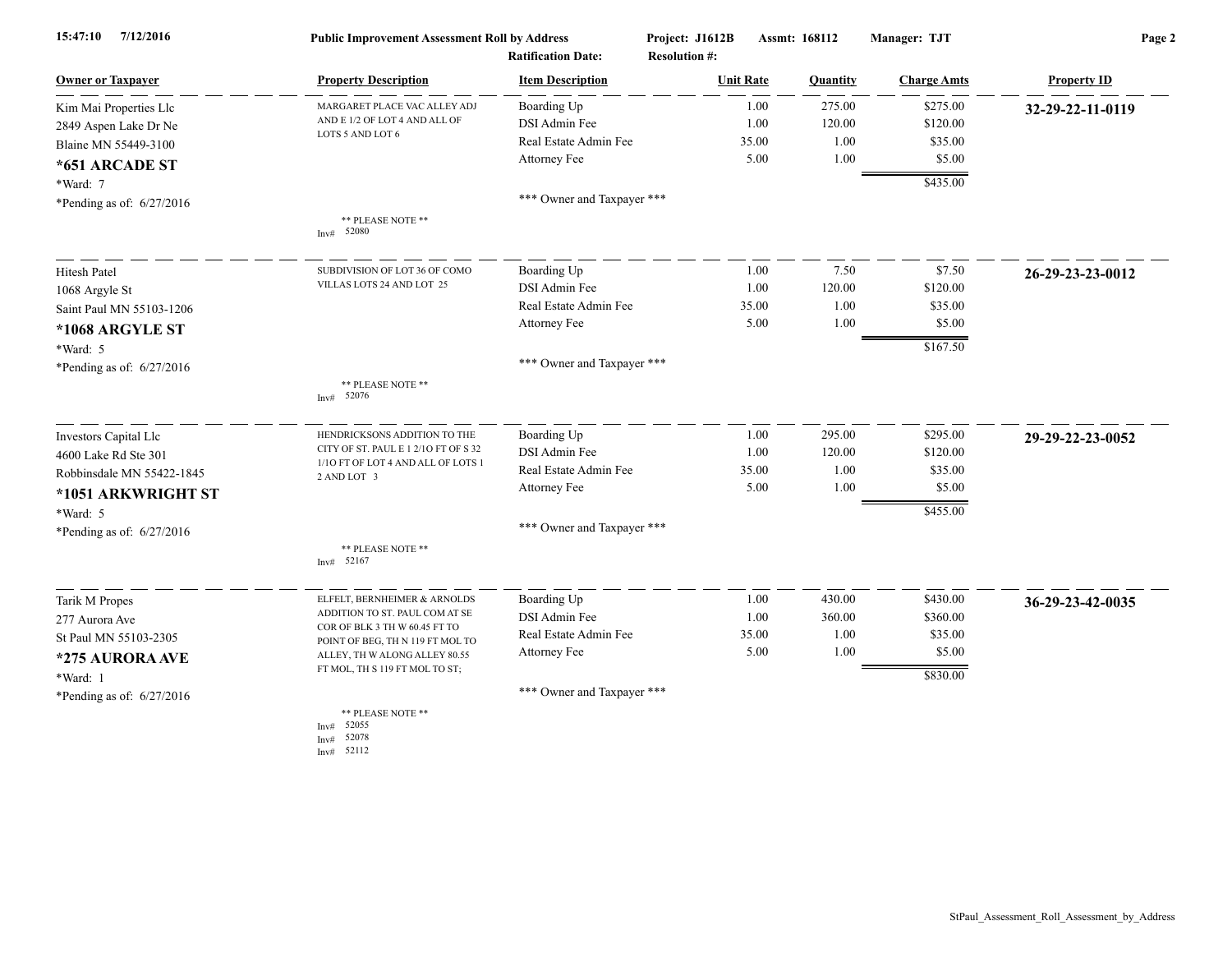| 15:47:10<br>7/12/2016             | <b>Public Improvement Assessment Roll by Address</b><br><b>Ratification Date:</b> |                            | Project: J1612B<br>Assmt: 168112<br><b>Resolution #:</b> |       | Manager: TJT | Page 3             |                    |
|-----------------------------------|-----------------------------------------------------------------------------------|----------------------------|----------------------------------------------------------|-------|--------------|--------------------|--------------------|
| <b>Owner or Taxpayer</b>          | <b>Property Description</b>                                                       | <b>Item Description</b>    | <b>Unit Rate</b>                                         |       | Quantity     | <b>Charge Amts</b> | <b>Property ID</b> |
| Christiana Trust                  | <b>LAWTON BROTHERS ADDITION TO</b>                                                | Boarding Up                |                                                          | 1.00  | 85.00        | \$85.00            | 07-28-22-33-0016   |
| 939 W North Ave 650               | THE CITY OF ST. PAUL W 90 FT OF                                                   | DSI Admin Fee              |                                                          | 1.00  | 240.00       | \$240.00           |                    |
| Chicago IL 60642-1231             | LOTS 9 10 AND LOT 11 BLK 57                                                       | Real Estate Admin Fee      |                                                          | 35.00 | 1.00         | \$35.00            |                    |
| *421 CURTICE ST W                 |                                                                                   | Attorney Fee               |                                                          | 5.00  | 1.00         | \$5.00             |                    |
| *Ward: 2                          |                                                                                   |                            |                                                          |       |              | \$365.00           |                    |
| *Pending as of: 6/27/2016         |                                                                                   | *** Owner and Taxpayer *** |                                                          |       |              |                    |                    |
|                                   | ** PLEASE NOTE **<br>52004<br>Inv#<br>52036<br>Inv#                               |                            |                                                          |       |              |                    |                    |
| Iris V Sheppard                   | <b>GRANPORT ADDITION LOTS 1 AND</b>                                               | Boarding Up                |                                                          | 1.00  | 435.00       | \$435.00           | 21-28-23-12-0001   |
| 118 Drake Ln                      | LOT 2 BLK 1                                                                       | DSI Admin Fee              |                                                          | 1.00  | 120.00       | \$120.00           |                    |
| North Wales PA 19454-1646         |                                                                                   | Real Estate Admin Fee      |                                                          | 35.00 | 1.00         | \$35.00            |                    |
| *1203 DAVERN ST                   |                                                                                   | Attorney Fee               |                                                          | 5.00  | 1.00         | \$5.00             |                    |
| *Ward: 3                          |                                                                                   |                            |                                                          |       |              | \$595.00           |                    |
| *Pending as of: 6/27/2016         |                                                                                   | *** Owner and Taxpayer *** |                                                          |       |              |                    |                    |
|                                   | ** PLEASE NOTE **<br>52129<br>Inv#                                                |                            |                                                          |       |              |                    |                    |
| Jacob I Prettyman                 | SAMUEL LEECHE'S ADDITION TO                                                       | Boarding Up                |                                                          | 1.00  | 40.00        | \$40.00            | 01-28-23-41-0144   |
| 5838 Blackshire Path              | THE TOWN OF SAINT PAUL S 6O FT                                                    | DSI Admin Fee              |                                                          | 1.00  | 120.00       | \$120.00           |                    |
| Inver Grove Heights MN 55076-1607 | OF LOTS 8 AND LOT 9 BLK 9                                                         | Real Estate Admin Fee      |                                                          | 35.00 | 1.00         | \$35.00            |                    |
| *118 DOUGLAS ST                   |                                                                                   | Attorney Fee               |                                                          | 5.00  | 1.00         | \$5.00             |                    |
| *Ward: 2                          |                                                                                   |                            |                                                          |       |              | \$200.00           |                    |
| *Pending as of: 6/27/2016         |                                                                                   | *** Owner and Taxpayer *** |                                                          |       |              |                    |                    |
|                                   | ** PLEASE NOTE **<br>Inv# 52009                                                   |                            |                                                          |       |              |                    |                    |
| Slava S Podokshik                 | STINSON'S ADDITION TO THE CITY                                                    | Boarding Up                |                                                          | 1.00  | 550.00       | \$550.00           | 29-29-22-34-0105   |
| Lucy Lubyanitsky                  | OF SAINT PAUL IN THE STATE OF                                                     | DSI Admin Fee              |                                                          | 1.00  | 120.00       | \$120.00           |                    |
| 1167 La Rochelle Ter              | MINNESOTA LOT 13 BLK 16                                                           | Real Estate Admin Fee      |                                                          | 35.00 | 1.00         | \$35.00            |                    |
| Sunnyvale CA 94089-1789           |                                                                                   | Attorney Fee               |                                                          | 5.00  | 1.00         | \$5.00             |                    |
| *755 EDGERTON ST                  |                                                                                   |                            |                                                          |       |              | \$710.00           |                    |
| *Ward: 5                          |                                                                                   | *** Owner and Taxpayer *** |                                                          |       |              |                    |                    |
| *Pending as of: 6/27/2016         |                                                                                   |                            |                                                          |       |              |                    |                    |
|                                   | ** PLEASE NOTE **<br>Inv# 52164                                                   |                            |                                                          |       |              |                    |                    |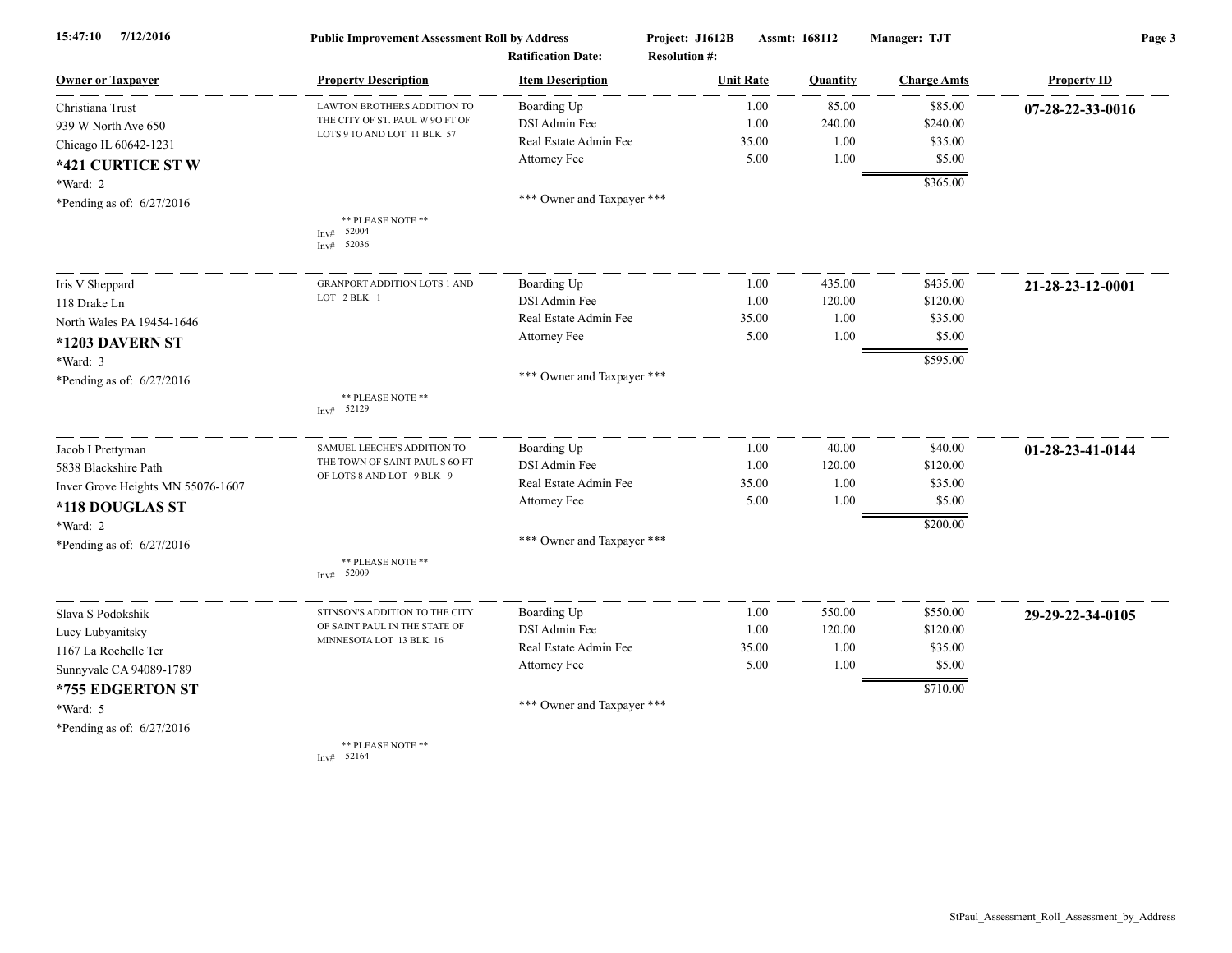| 15:47:10<br>7/12/2016               | <b>Public Improvement Assessment Roll by Address</b><br><b>Ratification Date:</b>                      |                            | Project: J1612B<br><b>Resolution #:</b> | Assmt: 168112 |          | Manager: TJT       | Page 4             |  |
|-------------------------------------|--------------------------------------------------------------------------------------------------------|----------------------------|-----------------------------------------|---------------|----------|--------------------|--------------------|--|
| <b>Owner or Taxpayer</b>            | <b>Property Description</b>                                                                            | <b>Item Description</b>    | <b>Unit Rate</b>                        |               | Quantity | <b>Charge Amts</b> | <b>Property ID</b> |  |
| Julie A Raasch                      | SMITHS SUBD OF BLKS 9 10 15 AND                                                                        | Boarding Up                |                                         | 1.00          | 1,180.00 | \$1,180.00         | 36-29-23-24-0140   |  |
| 451 Edmund Ave                      | 16 LOT 43 BLK 10                                                                                       | DSI Admin Fee              |                                         | 1.00          | 600.00   | \$600.00           |                    |  |
| St Paul MN 55103-1608               |                                                                                                        | Real Estate Admin Fee      |                                         | 35.00         | 1.00     | \$35.00            |                    |  |
| *451 EDMUND AVE                     |                                                                                                        | Attorney Fee               |                                         | 5.00          | 1.00     | \$5.00             |                    |  |
| *Ward: 1                            |                                                                                                        |                            |                                         |               |          | \$1,820.00         |                    |  |
| *Pending as of: 6/27/2016           |                                                                                                        | *** Owner and Taxpayer *** |                                         |               |          |                    |                    |  |
|                                     | ** PLEASE NOTE **<br>52007<br>Inv#<br>52056<br>Invt<br>52119<br>Inv#<br>52165<br>Inv#<br>52274<br>Inv# |                            |                                         |               |          |                    |                    |  |
| Marcela M Kelton                    | WARREN & RICE'S ADDITION TO                                                                            | Boarding Up                |                                         | 1.00          | 25.00    | \$25.00            | 36-29-23-13-0120   |  |
| 150 3rd St S Apt 1                  | SAINT PAUL N 42 FT OF LOTS 7 AND                                                                       | DSI Admin Fee              |                                         | 1.00          | 120.00   | \$120.00           |                    |  |
| Stillwater MN 55082-3920            | LOT 8 BLK 22                                                                                           | Real Estate Admin Fee      |                                         | 35.00         | 1.00     | \$35.00            |                    |  |
| *540 FARRINGTON ST                  |                                                                                                        | Attorney Fee               |                                         | 5.00          | 1.00     | \$5.00             |                    |  |
| *Ward: 1                            |                                                                                                        |                            |                                         |               |          | \$185.00           |                    |  |
| *Pending as of: 6/27/2016           |                                                                                                        | *** Owner and Taxpayer *** |                                         |               |          |                    |                    |  |
|                                     | ** PLEASE NOTE **<br>Inv# 52082                                                                        |                            |                                         |               |          |                    |                    |  |
| <b>Us Bank National Association</b> | LEFFMAN'S SUBDIVISION OF                                                                               | Boarding Up                |                                         | 1.00          | 320.00   | \$320.00           | 33-29-22-24-0049   |  |
| 205 W 4th St                        | BLOCKS 86 AND 87 OF LYMAN                                                                              | DSI Admin Fee              |                                         | 1.00          | 120.00   | \$120.00           |                    |  |
| Cincinnati OH 45202-2628            | DAYTON'S ADDITION TO ST. PAUL<br>LOT 1 BLK 87                                                          | Real Estate Admin Fee      |                                         | 35.00         | 1.00     | \$35.00            |                    |  |
| *1056 FREMONT AVE                   |                                                                                                        | Attorney Fee               |                                         | 5.00          | 1.00     | \$5.00             |                    |  |
| *Ward: 7                            |                                                                                                        |                            |                                         |               |          | \$480.00           |                    |  |
| *Pending as of: 6/27/2016           |                                                                                                        | *** Owner and Taxpayer *** |                                         |               |          |                    |                    |  |
|                                     | ** PLEASE NOTE **<br>52275<br>Inv#                                                                     |                            |                                         |               |          |                    |                    |  |
| Ayman Tel                           | ASCH'S SUBDIVISION OF BLOCK 92,                                                                        | Boarding Up                |                                         | 1.00          | 265.00   | \$265.00           | 33-29-22-23-0045   |  |
| 4456 Van Buren St Ne                | LYMAN DAYTON'S ADDITION TO ST.                                                                         | DSI Admin Fee              |                                         | 1.00          | 120.00   | \$120.00           |                    |  |
| Columbia Heights MN 55421-2951      | PAUL W 35 FT OF LOT 17 BLK 92                                                                          | Real Estate Admin Fee      |                                         | 35.00         | 1.00     | \$35.00            |                    |  |
| *879 FREMONT AVE                    |                                                                                                        | Attorney Fee               |                                         | 5.00          | 1.00     | \$5.00             |                    |  |
| *Ward: 7                            |                                                                                                        |                            |                                         |               |          | \$425.00           |                    |  |
| *Pending as of: $6/27/2016$         |                                                                                                        | *** Owner and Taxpayer *** |                                         |               |          |                    |                    |  |
|                                     | ** PLEASE NOTE **<br>52130<br>Inv#                                                                     |                            |                                         |               |          |                    |                    |  |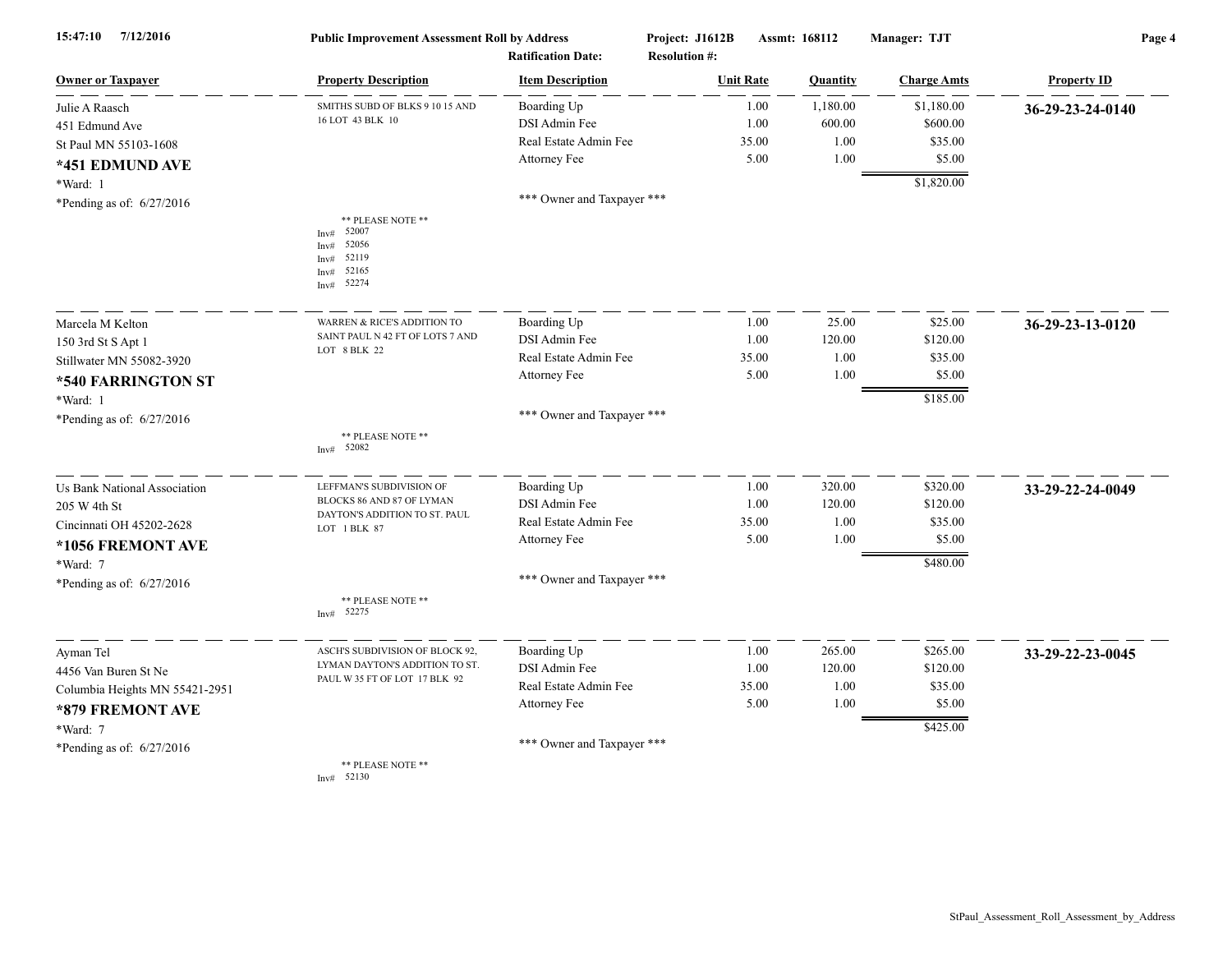| 7/12/2016<br>15:47:10         | <b>Public Improvement Assessment Roll by Address</b>                      |                                                      | Project: J1612B      | Assmt: 168112    |          | Manager: TJT       | Page 5             |  |
|-------------------------------|---------------------------------------------------------------------------|------------------------------------------------------|----------------------|------------------|----------|--------------------|--------------------|--|
| <b>Owner or Taxpayer</b>      | <b>Property Description</b>                                               | <b>Ratification Date:</b><br><b>Item Description</b> | <b>Resolution #:</b> | <b>Unit Rate</b> | Quantity | <b>Charge Amts</b> | <b>Property ID</b> |  |
| Mingalar Inc                  | EASTVILLE HEIGHTS LOT 11 BLK 11                                           | Boarding Up                                          |                      | 1.00             | 240.00   | \$240.00           | 28-29-22-21-0172   |  |
| 1234 Payne Ave                |                                                                           | DSI Admin Fee                                        |                      | 1.00             | 120.00   | \$120.00           |                    |  |
| Saint Paul MN 55130-4152      |                                                                           | Real Estate Admin Fee                                |                      | 35.00            | 1.00     | \$35.00            |                    |  |
| *956 GERANIUM AVE E           |                                                                           | Attorney Fee                                         |                      | 5.00             | 1.00     | \$5.00             |                    |  |
| *Ward: 6                      |                                                                           |                                                      |                      |                  |          | \$400.00           |                    |  |
| *Pending as of: 6/27/2016     |                                                                           | *** Owner and Taxpayer ***                           |                      |                  |          |                    |                    |  |
|                               | ** PLEASE NOTE **<br>Inv# 52192                                           |                                                      |                      |                  |          |                    |                    |  |
| Robert Yang                   | A. GOTZIANS RE OF SIGEL'S                                                 | Boarding Up                                          |                      | 1.00             | 550.00   | \$550.00           | 33-29-22-14-0120   |  |
| 535 Gotzian St                | ADDITION SELY 1/2 OF LOT 49 AND                                           | DSI Admin Fee                                        |                      | 1.00             | 120.00   | \$120.00           |                    |  |
| Saint Paul MN 55106-5333      | ALL OF LOT 48 BLK 21                                                      | Real Estate Admin Fee                                |                      | 35.00            | 1.00     | \$35.00            |                    |  |
| *535 GOTZIAN ST               |                                                                           | Attorney Fee                                         |                      | 5.00             | 1.00     | \$5.00             |                    |  |
| *Ward: 7                      |                                                                           |                                                      |                      |                  |          | \$710.00           |                    |  |
| *Pending as of: 6/27/2016     |                                                                           | *** Owner and Taxpayer ***                           |                      |                  |          |                    |                    |  |
|                               | ** PLEASE NOTE **<br>Inv# $52002$                                         |                                                      |                      |                  |          |                    |                    |  |
| Christiana Trust              | HAYDEN HEIGHTS LOT 23 BLK 9                                               | Boarding Up                                          |                      | 1.00             | 525.00   | \$525.00           | 23-29-22-31-0112   |  |
| 1661 Worthington Rd Ste 100   |                                                                           | DSI Admin Fee                                        |                      | 1.00             | 120.00   | \$120.00           |                    |  |
| West Palm Beach FL 33409-6493 |                                                                           | Real Estate Admin Fee                                |                      | 35.00            | 1.00     | \$35.00            |                    |  |
| *1390 HAZEL STN               |                                                                           | Attorney Fee                                         |                      | 5.00             | 1.00     | \$5.00             |                    |  |
| *Ward: 6                      |                                                                           |                                                      |                      |                  |          | \$685.00           |                    |  |
| *Pending as of: 6/27/2016     |                                                                           | *** Owner and Taxpayer ***                           |                      |                  |          |                    |                    |  |
|                               | ** PLEASE NOTE **<br>Inv# 52113                                           |                                                      |                      |                  |          |                    |                    |  |
| Omega Hazelwood Ptnrship      | SECTION 22 TOWN 29 RANGE 22 EX S                                          | Boarding Up                                          |                      | 1.00             | 300.00   | \$300.00           | 22-29-22-43-0039   |  |
| Preferred Prop                | 173 FT & EX N 172.55 FT MOL THE W 6                                       | DSI Admin Fee                                        |                      | 1.00             | 120.00   | \$120.00           |                    |  |
| 844 Grand Av Ste 4            | ACRES OF SW 1/4 OF SW 1/4 OF SE 1/4<br>(SUBJ TO ST) IN SEC 22 TN 29 RN 22 | Real Estate Admin Fee                                |                      | 35.00            | 1.00     | \$35.00            |                    |  |
| St Paul MN 55105-3376         |                                                                           | Attorney Fee                                         |                      | 5.00             | 1.00     | \$5.00             |                    |  |
| *1224 HAZELWOOD ST            |                                                                           |                                                      |                      |                  |          | \$460.00           |                    |  |
| $*Ward: 6$                    |                                                                           | *** Owner and Taxpayer ***                           |                      |                  |          |                    |                    |  |
| *Pending as of: 6/27/2016     |                                                                           |                                                      |                      |                  |          |                    |                    |  |
|                               | ** PLEASE NOTE **<br>Inv# 52042                                           |                                                      |                      |                  |          |                    |                    |  |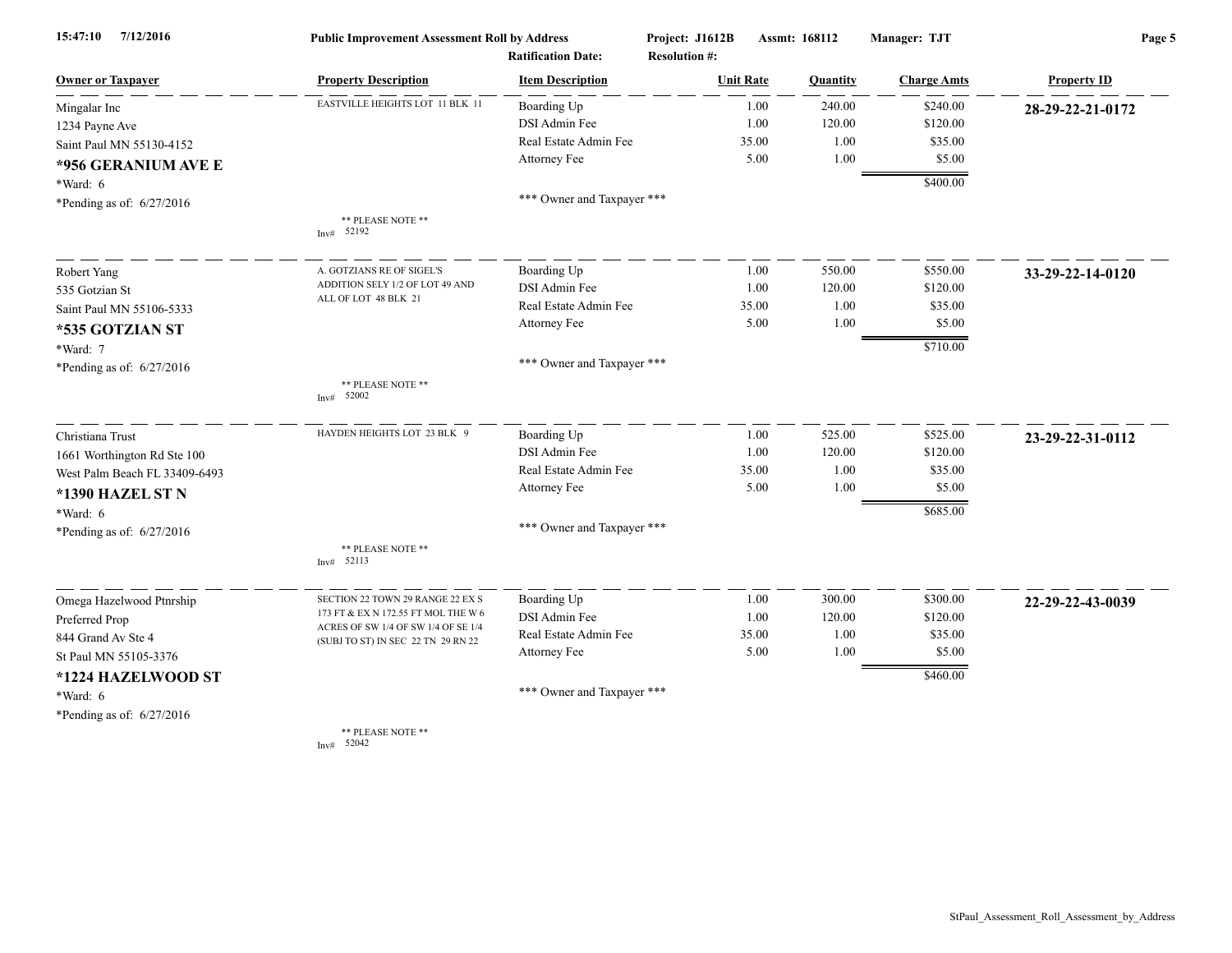| 7/12/2016<br>15:47:10         | <b>Public Improvement Assessment Roll by Address</b><br><b>Ratification Date:</b> |                            | Project: J1612B<br>Assmt: 168112<br><b>Resolution #:</b> |                 | Manager: TJT       | Page 6             |  |
|-------------------------------|-----------------------------------------------------------------------------------|----------------------------|----------------------------------------------------------|-----------------|--------------------|--------------------|--|
| <b>Owner or Taxpayer</b>      | <b>Property Description</b>                                                       | <b>Item Description</b>    | <b>Unit Rate</b>                                         | <b>Ouantity</b> | <b>Charge Amts</b> | <b>Property ID</b> |  |
| Us Bank Na                    | DENNY HILL ADDITION TO THE CITY                                                   | Boarding Up                | 1.00                                                     | 190.00          | \$190.00           | 20-29-22-42-0218   |  |
| 1661 Worthington Rd Ste 100   | OF SAINT PAUL ALLEY VACATED IN                                                    | DSI Admin Fee              | 1.00                                                     | 120.00          | \$120.00           |                    |  |
| West Palm Beach FL 33409-6493 | DOC NO.2770456 ACCRUING & FOL<br>EX W 60 FT; LOTS 6,7,8 & LOT 9 BLK 3             | Real Estate Admin Fee      | 35.00                                                    | 1.00            | \$35.00            |                    |  |
| *651 IVY AVE E                |                                                                                   | Attorney Fee               | 5.00                                                     | 1.00            | \$5.00             |                    |  |
| $*Ward: 6$                    |                                                                                   |                            |                                                          |                 | \$350.00           |                    |  |
| *Pending as of: $6/27/2016$   |                                                                                   | *** Owner and Taxpayer *** |                                                          |                 |                    |                    |  |
|                               | ** PLEASE NOTE **<br>Inv# 52003                                                   |                            |                                                          |                 |                    |                    |  |
| Acm Vision V Llc              | FLINT'S REARRANGEMENT OF C.C.                                                     | Boarding Up                | 1.00                                                     | 390.00          | \$390.00           | 30-29-22-21-0137   |  |
| Po Box 488                    | MACKUBIN'S SUBDIVISION OF PART                                                    | DSI Admin Fee              | 1.00                                                     | 240.00          | \$240.00           |                    |  |
| Columbia SC 29202-0488        | OF WEIDE AND DAWSON'S GARDEN<br>LOTS LOTS 8 AND LOT 9                             | Real Estate Admin Fee      | 35.00                                                    | 1.00            | \$35.00            |                    |  |
| *64 JESSAMINE AVE E           |                                                                                   | Attorney Fee               | 5.00                                                     | 1.00            | \$5.00             |                    |  |
| *Ward: 5                      |                                                                                   |                            |                                                          |                 | \$670.00           |                    |  |
| *Pending as of: $6/27/2016$   |                                                                                   | *** Owner and Taxpayer *** |                                                          |                 |                    |                    |  |
|                               | ** PLEASE NOTE **<br>Inv# 52079<br>52194<br>Inv#                                  |                            |                                                          |                 |                    |                    |  |
| Gerald Britton                | EASTVILLE HEIGHTS LOT 25 BLK 11                                                   | Boarding Up                | 1.00                                                     | 40.00           | \$40.00            | 28-29-22-21-0185   |  |
| 1626 Park Ave                 |                                                                                   | DSI Admin Fee              | 1.00                                                     | 120.00          | \$120.00           |                    |  |
| White Bear Lake MN 55110-3748 |                                                                                   | Real Estate Admin Fee      | 35.00                                                    | 1.00            | \$35.00            |                    |  |
| *977 JESSAMINE AVE E          |                                                                                   | Attorney Fee               | 5.00                                                     | 1.00            | \$5.00             |                    |  |
| *Ward: 6                      |                                                                                   |                            |                                                          |                 | \$200.00           |                    |  |
| *Pending as of: $6/27/2016$   |                                                                                   | *** Taxpayer ***           |                                                          |                 |                    |                    |  |
| State Of Mn Trust Exempt      | EASTVILLE HEIGHTS LOT 25 BLK 11                                                   | *** Owner ***              |                                                          |                 |                    | 28-29-22-21-0185   |  |
| Po Box 64097                  |                                                                                   |                            |                                                          |                 |                    |                    |  |
| St Paul MN 55164-0097         |                                                                                   |                            |                                                          |                 |                    |                    |  |
| *977 JESSAMINE AVE E          |                                                                                   |                            |                                                          |                 |                    |                    |  |
| *Ward: 6                      |                                                                                   |                            |                                                          |                 |                    |                    |  |
| *Pending as of: $6/27/2016$   |                                                                                   |                            |                                                          |                 |                    |                    |  |
|                               | ** PLEASE NOTE **<br>Inv# 52067                                                   |                            |                                                          |                 |                    |                    |  |
| Richard J Ayd                 | GEORGE BROS. ADDITION TO THE                                                      | Boarding Up                | $1.00\,$                                                 | 27.00           | \$27.00            | 33-29-23-11-0198   |  |
| 1698 Lafond Ave               | CITY OF ST. PAUL LOT 6 BLK 3                                                      | DSI Admin Fee              | 1.00                                                     | 120.00          | \$120.00           |                    |  |
| Saint Paul MN 55104-2213      |                                                                                   | Real Estate Admin Fee      | 35.00                                                    | 1.00            | \$35.00            |                    |  |
| *1698 LAFOND AVE              |                                                                                   | Attorney Fee               | 5.00                                                     | 1.00            | \$5.00             |                    |  |
| *Ward: 4                      |                                                                                   |                            |                                                          |                 | \$187.00           |                    |  |
| *Pending as of: $6/27/2016$   |                                                                                   | *** Owner and Taxpayer *** |                                                          |                 |                    |                    |  |
|                               | ** PLEASE NOTE **<br>Inv# 52191                                                   |                            |                                                          |                 |                    |                    |  |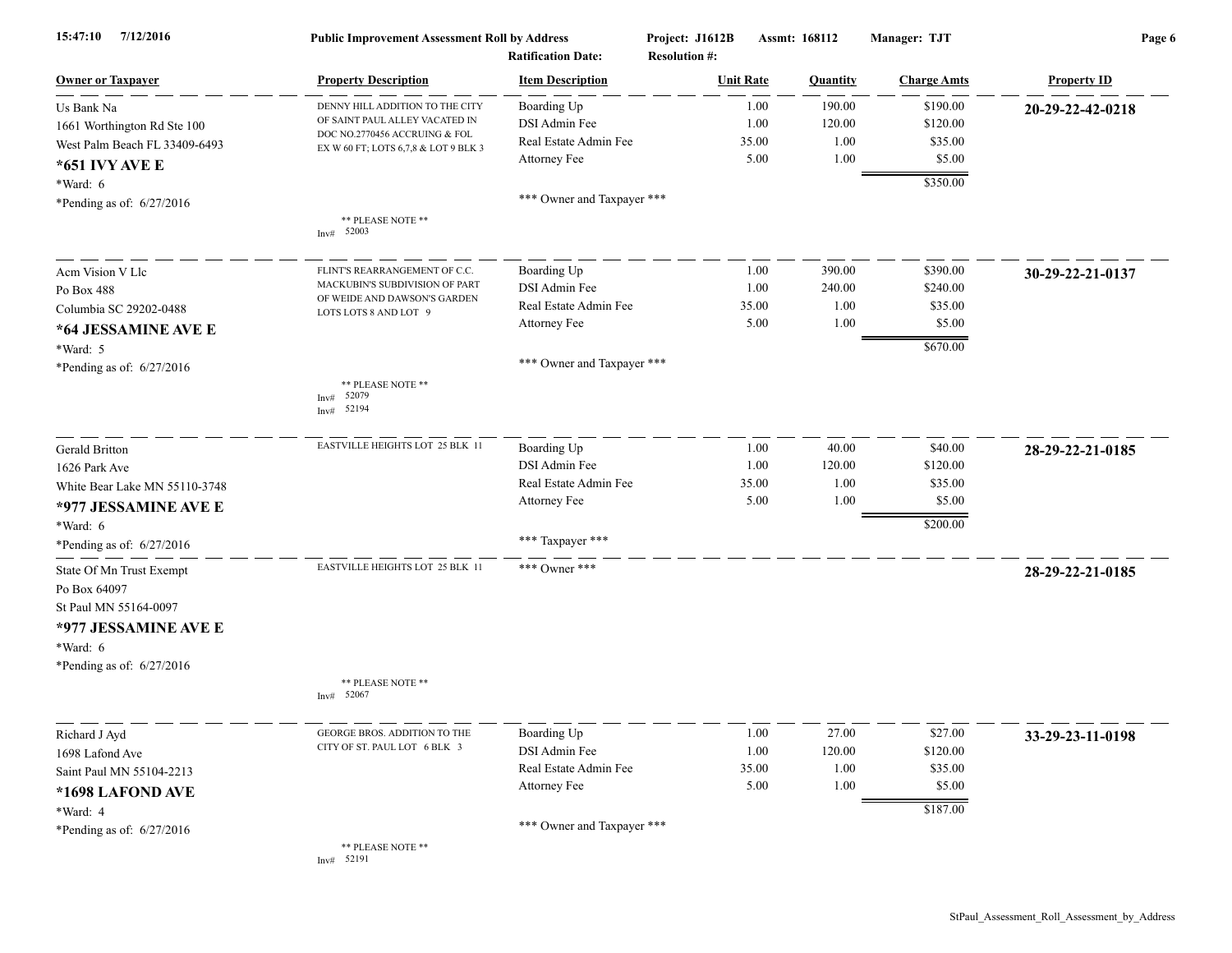| 15:47:10<br>7/12/2016       | <b>Public Improvement Assessment Roll by Address</b><br><b>Ratification Date:</b> |                            | Assmt: 168112<br>Project: J1612B<br><b>Resolution #:</b> |                 | Manager: TJT       | Page 7             |  |
|-----------------------------|-----------------------------------------------------------------------------------|----------------------------|----------------------------------------------------------|-----------------|--------------------|--------------------|--|
| <b>Owner or Taxpayer</b>    | <b>Property Description</b>                                                       | <b>Item Description</b>    | <b>Unit Rate</b>                                         | <b>Quantity</b> | <b>Charge Amts</b> | <b>Property ID</b> |  |
| Chang Properties Llc        | MICHELS SUBDIVISION OF SAID                                                       | Boarding Up                | 1.00                                                     | 400.00          | \$400.00           | 36-29-23-22-0187   |  |
| 1155 Karth Lake Dr          | BLOCK 5, OF SAID STINSONS                                                         | DSI Admin Fee              | 1.00                                                     | 120.00          | \$120.00           |                    |  |
| Arden Hills MN 55112-5757   | ADDITION LOT 12 BLK 2                                                             | Real Estate Admin Fee      | 35.00                                                    | 1.00            | \$35.00            |                    |  |
| *606 LAFOND AVE             |                                                                                   | Attorney Fee               | 5.00                                                     | 1.00            | \$5.00             |                    |  |
| *Ward: 1                    |                                                                                   |                            |                                                          |                 | \$560.00           |                    |  |
| *Pending as of: $6/27/2016$ |                                                                                   | *** Owner and Taxpayer *** |                                                          |                 |                    |                    |  |
|                             | ** PLEASE NOTE **                                                                 |                            |                                                          |                 |                    |                    |  |
|                             | Inv# 52120                                                                        |                            |                                                          |                 |                    |                    |  |
| Jpmorgan Chase Bank         | JOSEPH R. WEIDE'S 5TH ADDITION                                                    | Boarding Up                | 1.00                                                     | 60.00           | \$60.00            | 35-29-23-21-0029   |  |
| 3415 Vision Dr              | TO ST. PAUL LOT 5 BLK 1                                                           | DSI Admin Fee              | 1.00                                                     | 120.00          | \$120.00           |                    |  |
| Columbus OH 43219-6009      |                                                                                   | Real Estate Admin Fee      | 35.00                                                    | 1.00            | \$35.00            |                    |  |
| *904 LAFOND AVE             |                                                                                   | Attorney Fee               | 5.00                                                     | 1.00            | \$5.00             |                    |  |
| *Ward: 1                    |                                                                                   |                            |                                                          |                 | \$220.00           |                    |  |
| *Pending as of: $6/27/2016$ |                                                                                   | *** Owner and Taxpayer *** |                                                          |                 |                    |                    |  |
|                             | ** PLEASE NOTE **<br>Inv# $52024$                                                 |                            |                                                          |                 |                    |                    |  |
| Noreen S Olson              | EMILY ADDITION EX N 65 FT LOTS 6 7                                                | Boarding Up                | 1.00                                                     | 405.00          | \$405.00           | 29-29-22-23-0098   |  |
| Kevin J Olson               | AND LOT 8                                                                         | DSI Admin Fee              | 1.00                                                     | 120.00          | \$120.00           |                    |  |
| 10433 Norwood Ave N         |                                                                                   | Real Estate Admin Fee      | 35.00                                                    | 1.00            | \$35.00            |                    |  |
| Stillwater MN 55082-9399    |                                                                                   | Attorney Fee               | 5.00                                                     | 1.00            | \$5.00             |                    |  |
| *401 LAWSON AVE E           |                                                                                   |                            |                                                          |                 | \$565.00           |                    |  |
| *Ward: 5                    |                                                                                   | *** Owner and Taxpayer *** |                                                          |                 |                    |                    |  |
| *Pending as of: $6/27/2016$ |                                                                                   |                            |                                                          |                 |                    |                    |  |
|                             | ** PLEASE NOTE **<br>Inv# 52166                                                   |                            |                                                          |                 |                    |                    |  |
| Stephen L Mowry             | SAMUEL LEECHE'S ADDITION TO                                                       | Boarding Up                | 1.00                                                     | 330.00          | \$330.00           | 01-28-23-41-0102   |  |
| Sandra L Mowry              | THE TOWN OF SAINT PAUL LOT 11                                                     | DSI Admin Fee              | 1.00                                                     | 120.00          | \$120.00           |                    |  |
| Po Box 6513                 | BLK 7                                                                             | Real Estate Admin Fee      | 35.00                                                    | 1.00            | \$35.00            |                    |  |
| St Paul MN 55106-0513       |                                                                                   | Attorney Fee               | 5.00                                                     | 1.00            | \$5.00             |                    |  |
| *102 LEECH ST               |                                                                                   |                            |                                                          |                 | \$490.00           |                    |  |
| *Ward: 2                    |                                                                                   | *** Owner and Taxpayer *** |                                                          |                 |                    |                    |  |
| *Pending as of: $6/27/2016$ |                                                                                   |                            |                                                          |                 |                    |                    |  |
|                             | ** PLEASE NOTE **<br>Inv# 52021                                                   |                            |                                                          |                 |                    |                    |  |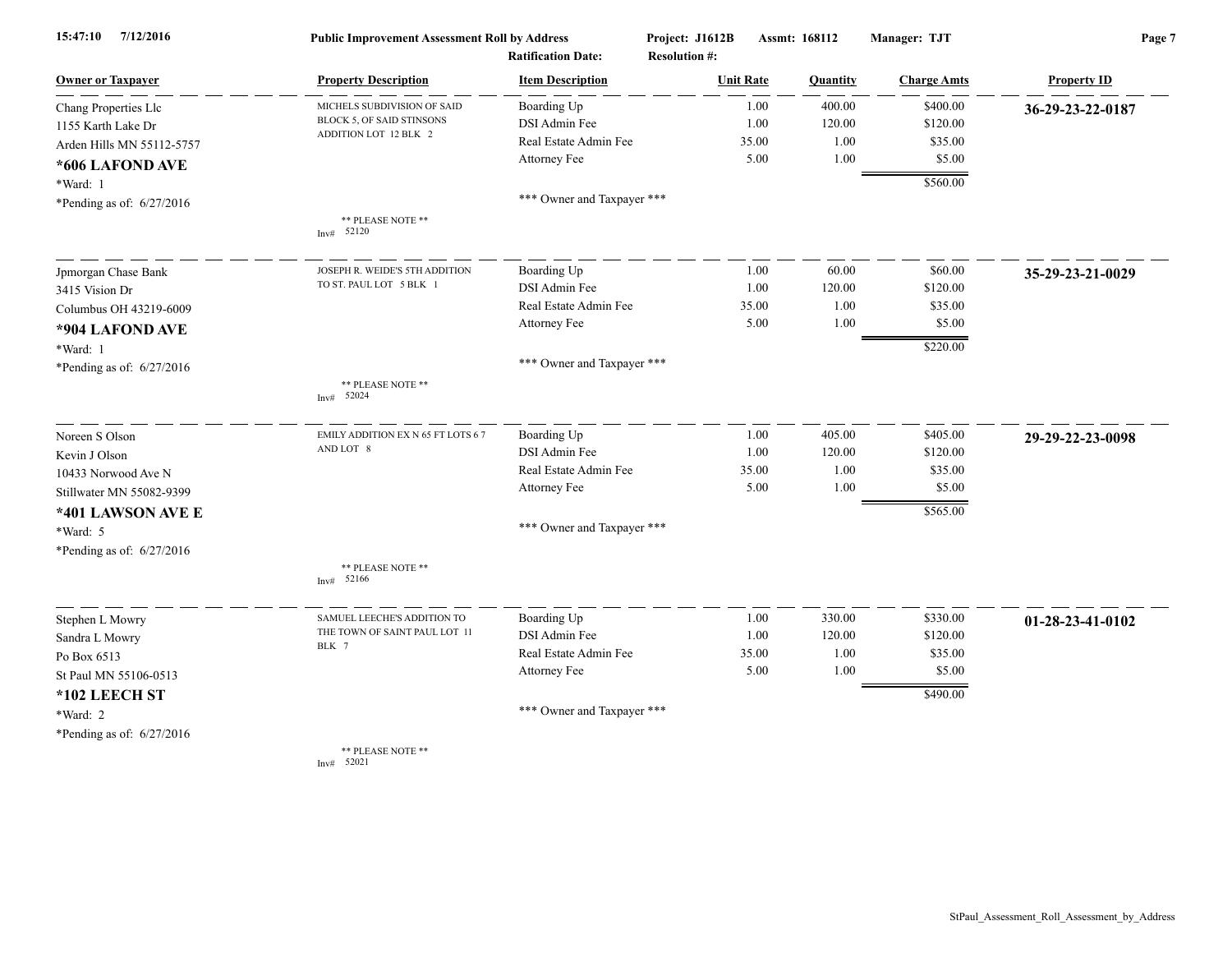| 15:47:10<br>7/12/2016        | <b>Public Improvement Assessment Roll by Address</b><br><b>Ratification Date:</b> |                            | Project: J1612B<br>Assmt: 168112<br><b>Resolution #:</b> |       | Manager: TJT | Page 8             |                    |
|------------------------------|-----------------------------------------------------------------------------------|----------------------------|----------------------------------------------------------|-------|--------------|--------------------|--------------------|
| <b>Owner or Taxpayer</b>     | <b>Property Description</b>                                                       | <b>Item Description</b>    | <b>Unit Rate</b>                                         |       | Quantity     | <b>Charge Amts</b> | <b>Property ID</b> |
| Darius D Denny               | SCHURMEIER AND EVANS ADDITION                                                     | Boarding Up                |                                                          | 1.00  | 60.00        | \$60.00            | 32-29-22-11-0017   |
| 1067 Edgerton St             | TO ST. PAUL W 1/2 OF LOT 24 AND                                                   | DSI Admin Fee              |                                                          | 1.00  | 120.00       | \$120.00           |                    |
| Saint Paul MN 55130-3859     | ALL OF LOT 23 BLK 2                                                               | Real Estate Admin Fee      |                                                          | 35.00 | 1.00         | \$35.00            |                    |
| *735 MARGARET ST             |                                                                                   | Attorney Fee               |                                                          | 5.00  | 1.00         | \$5.00             |                    |
| *Ward: 7                     |                                                                                   |                            |                                                          |       |              | \$220.00           |                    |
| *Pending as of: $6/27/2016$  |                                                                                   | *** Owner and Taxpayer *** |                                                          |       |              |                    |                    |
|                              | ** PLEASE NOTE **<br>Inv# $52206$                                                 |                            |                                                          |       |              |                    |                    |
| Sofia Viellieux              | BARNEY, NORTON, AND KINGSLEY'S                                                    | Boarding Up                |                                                          | 1.00  | 50.00        | \$50.00            | 25-29-23-14-0125   |
| 753 7th St E # 414           | FIRST ADDITION TO ST. PAUL EX S 34                                                | Real Estate Admin Fee      |                                                          | 35.00 | 1.00         | \$35.00            |                    |
| Saint Paul MN 55106-5025     | FT LOT 13 AND ALL OF LOT 14 BLK<br>$\overline{2}$                                 | Attorney Fee               |                                                          | 5.00  | 1.00         | \$5.00             |                    |
| *984 MARION ST               |                                                                                   |                            |                                                          |       |              | \$90.00            |                    |
| *Ward: 5                     |                                                                                   | *** Owner and Taxpayer *** |                                                          |       |              |                    |                    |
| *Pending as of: 6/27/2016    |                                                                                   |                            |                                                          |       |              |                    |                    |
|                              | ** PLEASE NOTE **<br>Inv# 51997                                                   |                            |                                                          |       |              |                    |                    |
| Ponkrit Meekaew              | SECTION 27 TOWN 29 RANGE 22 E 60                                                  | Boarding Up                |                                                          | 1.00  | 205.00       | \$205.00           | 27-29-22-12-0019   |
| 2624 Siesta Ave              | FT OF W 150 FT OF N 183 FT OF E 1/2<br>OF NE 1/4 OF NW 1/4 OF NE 1/4 (SUBJ        | DSI Admin Fee              |                                                          | 1.00  | 120.00       | \$120.00           |                    |
| Las Vegas NV 89121-2104      | TO AVE) IN SEC 27 TN 29 RN 22                                                     | Real Estate Admin Fee      |                                                          | 35.00 | 1.00         | \$35.00            |                    |
| *1640 MARYLAND AVE E         |                                                                                   | Attorney Fee               |                                                          | 5.00  | 1.00         | \$5.00             |                    |
| $*Ward: 6$                   |                                                                                   |                            |                                                          |       |              | \$365.00           |                    |
| *Pending as of: $6/27/2016$  |                                                                                   | *** Owner and Taxpayer *** |                                                          |       |              |                    |                    |
|                              | ** PLEASE NOTE **<br>Inv# 52134                                                   |                            |                                                          |       |              |                    |                    |
| Housing & Redev Authority Of | OAK VILLE PARK LOT 9 BLK 15                                                       | Boarding Up                |                                                          | 1.00  | 275.00       | \$275.00           | 29-29-22-11-0045   |
| The City Of St Paul          |                                                                                   | DSI Admin Fee              |                                                          | 1.00  | 120.00       | \$120.00           |                    |
| 25 Fourth St W Suite 1100    |                                                                                   | Real Estate Admin Fee      |                                                          | 35.00 | 1.00         | \$35.00            |                    |
| St Paul MN 55102-1634        |                                                                                   | Attorney Fee               |                                                          | 5.00  | 1.00         | \$5.00             |                    |
| *700 MARYLAND AVE E          |                                                                                   |                            |                                                          |       |              | \$435.00           |                    |
| $*Ward: 6$                   |                                                                                   | *** Owner and Taxpayer *** |                                                          |       |              |                    |                    |
| *Pending as of: $6/27/2016$  |                                                                                   |                            |                                                          |       |              |                    |                    |
|                              | ** PLEASE NOTE **<br>Inv# 52273                                                   |                            |                                                          |       |              |                    |                    |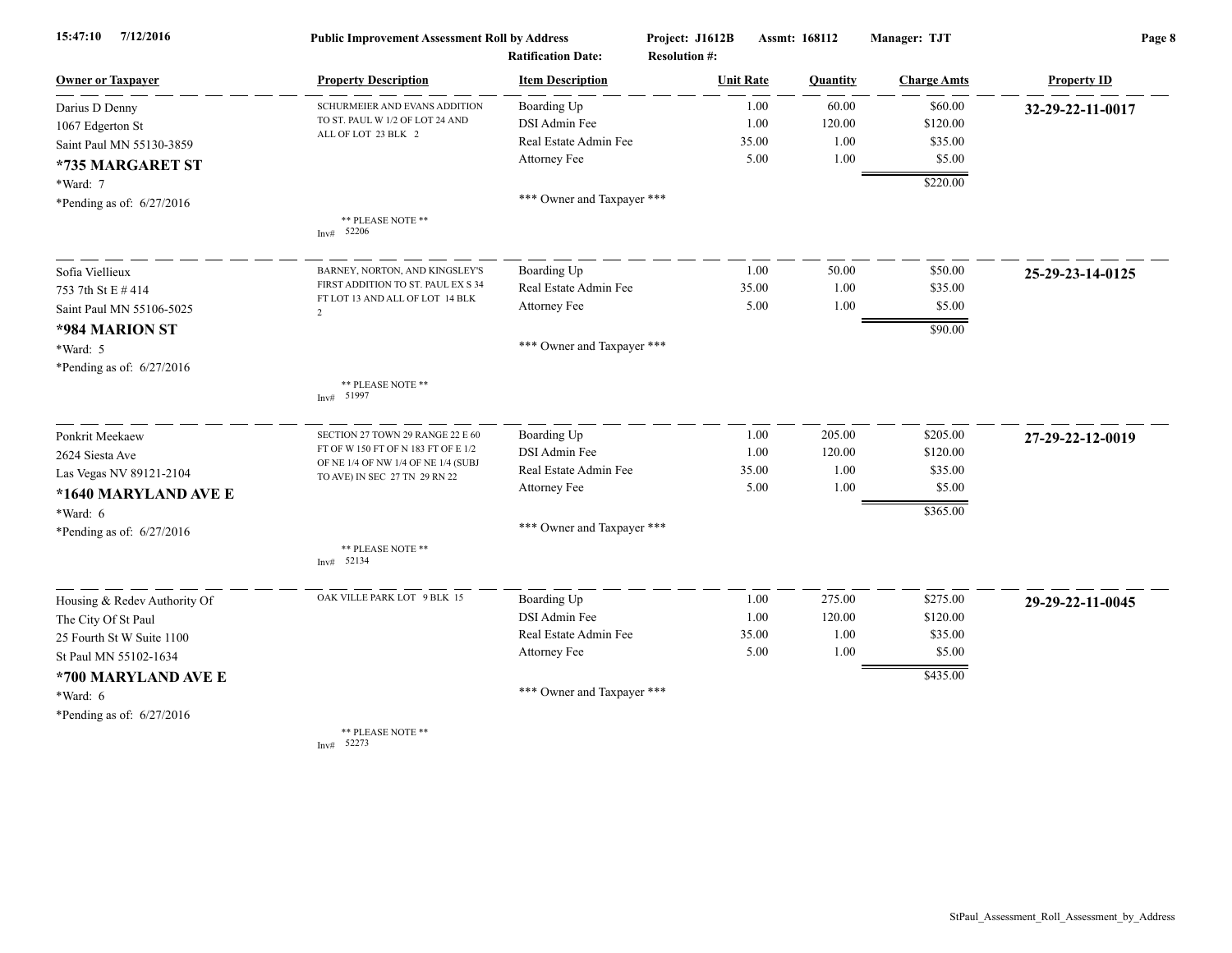| 15:47:10<br>7/12/2016       | <b>Public Improvement Assessment Roll by Address</b><br><b>Ratification Date:</b> |                            | Project: J1612B<br><b>Resolution #:</b> | Assmt: 168112 |                    | Page 9             |  |
|-----------------------------|-----------------------------------------------------------------------------------|----------------------------|-----------------------------------------|---------------|--------------------|--------------------|--|
| <b>Owner or Taxpayer</b>    | <b>Property Description</b>                                                       | <b>Item Description</b>    | <b>Unit Rate</b>                        | Quantity      | <b>Charge Amts</b> | <b>Property ID</b> |  |
| Charter Midway Llc          | LAKE PARK ADDITION SAINT PAUL                                                     | Boarding Up                | 1.00                                    | 635.00        | \$635.00           | 22-29-23-33-0018   |  |
| 206 S Broadway Ste 400      | SUBJ TO MIDWAY PKWY THE VAC                                                       | DSI Admin Fee              | 1.00                                    | 240.00        | \$240.00           |                    |  |
| Rochester MN 55904-6523     | ALLEY IN AND ALL OF BLK 2                                                         | Real Estate Admin Fee      | 35.00                                   | 1.00          | \$35.00            |                    |  |
| *1554 MIDWAY PKWY           |                                                                                   | Attorney Fee               | 5.00                                    | 1.00          | \$5.00             |                    |  |
| *Ward: 4                    |                                                                                   |                            |                                         |               | \$915.00           |                    |  |
| *Pending as of: $6/27/2016$ |                                                                                   | *** Owner and Taxpayer *** |                                         |               |                    |                    |  |
|                             | ** PLEASE NOTE **<br>52045<br>Inv#<br>52170<br>Inv#                               |                            |                                         |               |                    |                    |  |
| Muaj Hmoo Property Llc      | SYNDICATE NO. 4 ADDITION LOT 12                                                   | Boarding Up                | 1.00                                    | 625.00        | \$625.00           | 35-29-23-11-0009   |  |
| 2092 Orange Ave E           | BLK 1                                                                             | DSI Admin Fee              | 1.00                                    | 120.00        | \$120.00           |                    |  |
| Saint Paul MN 55119-3202    |                                                                                   | Real Estate Admin Fee      | 35.00                                   | 1.00          | \$35.00            |                    |  |
| *666 MINNEHAHA AVE W        |                                                                                   | Attorney Fee               | 5.00                                    | 1.00          | \$5.00             |                    |  |
| *Ward: 1                    |                                                                                   |                            |                                         |               | \$785.00           |                    |  |
| *Pending as of: $6/27/2016$ |                                                                                   | *** Owner and Taxpayer *** |                                         |               |                    |                    |  |
|                             | ** PLEASE NOTE **<br>52102<br>Inv#                                                |                            |                                         |               |                    |                    |  |
| Pa Ying Lai Yang            | IDE'S OUTLOTS SUBJ TO AVE OVER N                                                  | Boarding Up                | 1.00                                    | 455.00        | \$455.00           | 22-29-22-24-0141   |  |
| Kew Jarry Y Xiong           | END AND EX S 133 FT THE W 53                                                      | <b>DSI</b> Admin Fee       | 1.00                                    | 120.00        | \$120.00           |                    |  |
| 1460 Nevada Ave E           | 04/100 FT OF E 188 04/100 FT OF<br>LOT <sub>9</sub>                               | Real Estate Admin Fee      | 35.00                                   | 1.00          | \$35.00            |                    |  |
| Saint Paul MN 55106-1449    |                                                                                   | Attorney Fee               | 5.00                                    | 1.00          | \$5.00             |                    |  |
| *1460 NEVADA AVE E          |                                                                                   |                            |                                         |               | \$615.00           |                    |  |
| *Ward: 6                    |                                                                                   | *** Owner and Taxpayer *** |                                         |               |                    |                    |  |
| *Pending as of: 6/27/2016   |                                                                                   |                            |                                         |               |                    |                    |  |
|                             | ** PLEASE NOTE **<br>Inv# $52066$                                                 |                            |                                         |               |                    |                    |  |
| The Bank Of New York Mellon | TERRY'S ADDITION TO THE CITY OF                                                   | Boarding Up                | 1.00                                    | 280.00        | \$280.00           | 28-29-22-43-0172   |  |
| 55 Beattie Place Ste 110    | ST. PAUL, COUNTY OF RAMSEY,                                                       | DSI Admin Fee              | 1.00                                    | 120.00        | \$120.00           |                    |  |
| Greenville SC 29601-5115    | STATE OF MINN. W 10 FT OF LOT 19<br>AND ALL OF LOT 18 BLK 9                       | Real Estate Admin Fee      | 35.00                                   | 1.00          | \$35.00            |                    |  |
| *1087 REANEY AVE            |                                                                                   | Attorney Fee               | 5.00                                    | 1.00          | \$5.00             |                    |  |
| *Ward: 7                    |                                                                                   |                            |                                         |               | \$440.00           |                    |  |
| *Pending as of: $6/27/2016$ |                                                                                   | *** Owner and Taxpayer *** |                                         |               |                    |                    |  |
|                             | ** PLEASE NOTE **<br>Inv# 52044                                                   |                            |                                         |               |                    |                    |  |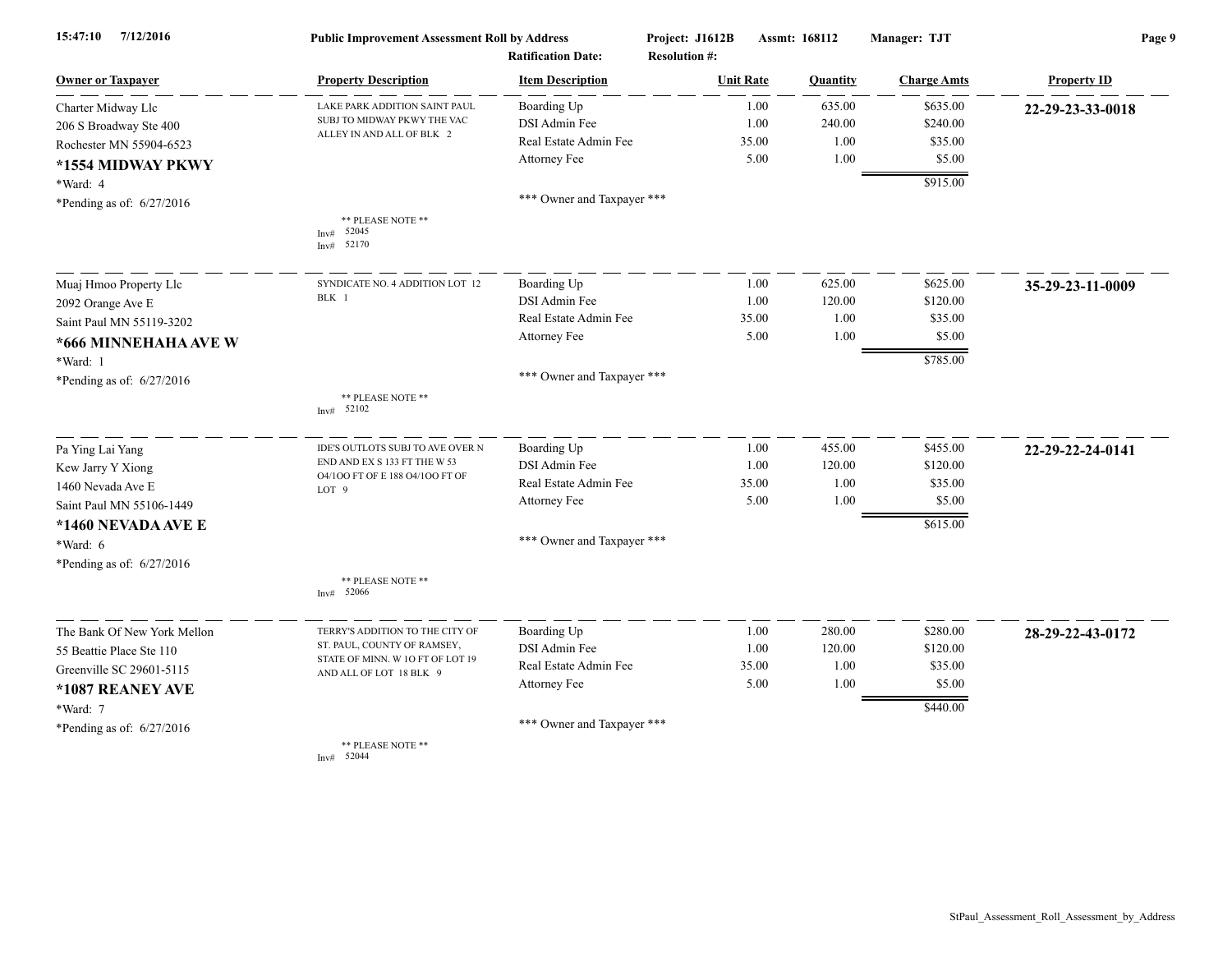| 7/12/2016<br>15:47:10        | <b>Public Improvement Assessment Roll by Address</b><br><b>Ratification Date:</b> |                            | Project: J1612B<br><b>Resolution #:</b> | Assmt: 168112 |          | Manager: TJT       | Page 10            |  |
|------------------------------|-----------------------------------------------------------------------------------|----------------------------|-----------------------------------------|---------------|----------|--------------------|--------------------|--|
| <b>Owner or Taxpayer</b>     | <b>Property Description</b>                                                       | <b>Item Description</b>    | <b>Unit Rate</b>                        |               | Quantity | <b>Charge Amts</b> | <b>Property ID</b> |  |
| Wells Fargo Bank             | AURORA ADDITION TO ST. PAUL,                                                      | Boarding Up                |                                         | 1.00          | 25.00    | \$25.00            | 26-29-22-33-0072   |  |
| 3476 Stateview Blvd          | MINN. LOT 26 BLK 5                                                                | DSI Admin Fee              |                                         | 1.00          | 120.00   | \$120.00           |                    |  |
| Fort Mill SC 29715-7203      |                                                                                   | Real Estate Admin Fee      |                                         | 35.00         | 1.00     | \$35.00            |                    |  |
| *1879 REANEY AVE             |                                                                                   | Attorney Fee               |                                         | 5.00          | 1.00     | \$5.00             |                    |  |
| *Ward: 7                     |                                                                                   |                            |                                         |               |          | \$185.00           |                    |  |
| *Pending as of: $6/27/2016$  |                                                                                   | *** Owner and Taxpayer *** |                                         |               |          |                    |                    |  |
|                              | ** PLEASE NOTE **<br>Inv# 52205                                                   |                            |                                         |               |          |                    |                    |  |
| Nancy K Peters               | DORHARDT REARRANGEMENT EX S                                                       | Boarding Up                |                                         | 1.00          | 110.00   | \$110.00           | 07-28-22-13-0034   |  |
| 439 Dahl St                  | 41 53/100 FT LOT 3 AND N 130 FT OF                                                | DSI Admin Fee              |                                         | 1.00          | 120.00   | \$120.00           |                    |  |
| Rhinelander WI 54501-3214    | LOT 4                                                                             | Real Estate Admin Fee      |                                         | 35.00         | 1.00     | \$35.00            |                    |  |
| *240 ROBIE STW               |                                                                                   | Attorney Fee               |                                         | 5.00          | 1.00     | \$5.00             |                    |  |
| *Ward: 2                     |                                                                                   |                            |                                         |               |          | \$270.00           |                    |  |
| *Pending as of: 6/27/2016    |                                                                                   | *** Owner and Taxpayer *** |                                         |               |          |                    |                    |  |
|                              | ** PLEASE NOTE **<br>52022<br>Inv#                                                |                            |                                         |               |          |                    |                    |  |
| Jesse Michael Mackey         | DAWSON'S EARL ST. ADDITION TO                                                     | Boarding Up                |                                         | 1.00          | 592.50   | \$592.50           | 28-29-22-31-0028   |  |
| 1039 Sims Ave                | ST. PAUL, RAMSEY CO., MINN. LOT 31<br><b>BLK 72</b>                               | DSI Admin Fee              |                                         | 1.00          | 240.00   | \$240.00           |                    |  |
| Saint Paul MN 55106-3922     |                                                                                   | Real Estate Admin Fee      |                                         | 35.00         | 1.00     | \$35.00            |                    |  |
| *1039 SIMS AVE               |                                                                                   | Attorney Fee               |                                         | 5.00          | 1.00     | \$5.00             |                    |  |
| *Ward: 6                     |                                                                                   |                            |                                         |               |          | \$872.50           |                    |  |
| *Pending as of: 6/27/2016    |                                                                                   | *** Owner and Taxpayer *** |                                         |               |          |                    |                    |  |
|                              | ** PLEASE NOTE **<br>52006<br>Inv#<br>52074<br>Inv#<br>52077<br>Inv#              |                            |                                         |               |          |                    |                    |  |
| Fresh Start Properties 2 Llc | BALME'S ADDITION TO WEST ST.                                                      | Boarding Up                |                                         | 1.00          | 540.00   | \$540.00           | 07-28-22-23-0077   |  |
| Po Box 8441                  | PAUL EX ALLEY S 17 FT OF LOT 5<br>AND ALL OF LOT 4 BLK 27                         | DSI Admin Fee              |                                         | 1.00          | 120.00   | \$120.00           |                    |  |
| Minneapolis MN 55408-0441    |                                                                                   | Real Estate Admin Fee      |                                         | 35.00         | 1.00     | \$35.00            |                    |  |
| *565 SMITH AVE S             |                                                                                   | Attorney Fee               |                                         | 5.00          | 1.00     | \$5.00             |                    |  |
| *Ward: 2                     |                                                                                   |                            |                                         |               |          | \$700.00           |                    |  |
| *Pending as of: $6/27/2016$  |                                                                                   | *** Owner and Taxpayer *** |                                         |               |          |                    |                    |  |
|                              | ** PLEASE NOTE **                                                                 |                            |                                         |               |          |                    |                    |  |

Inv# 52075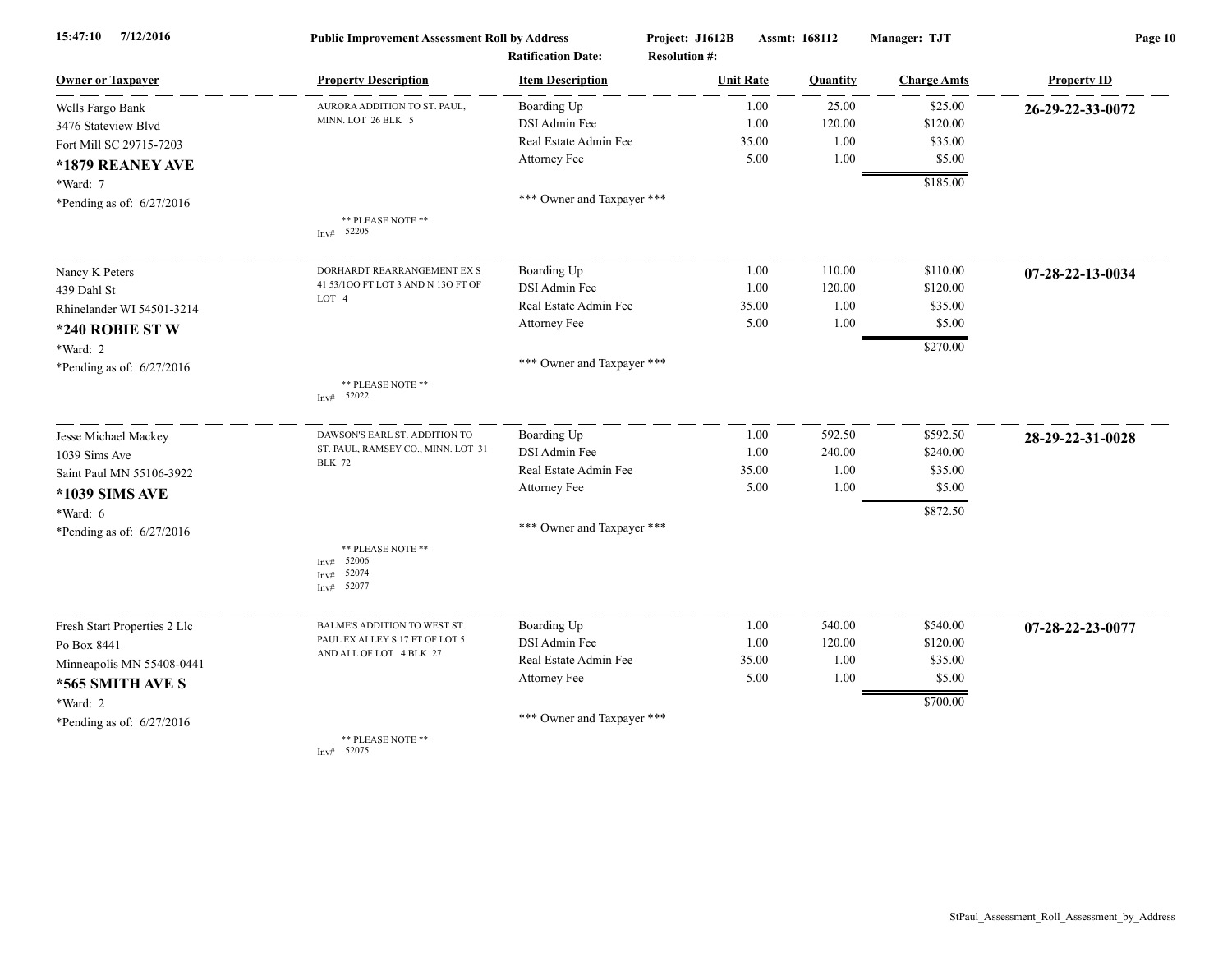| 7/12/2016<br>15:47:10                     | <b>Public Improvement Assessment Roll by Address</b>            |                                                      | Project: J1612B                          | Assmt: 168112 |          | Manager: TJT       | Page 11            |  |
|-------------------------------------------|-----------------------------------------------------------------|------------------------------------------------------|------------------------------------------|---------------|----------|--------------------|--------------------|--|
| <b>Owner or Taxpayer</b>                  | <b>Property Description</b>                                     | <b>Ratification Date:</b><br><b>Item Description</b> | <b>Resolution #:</b><br><b>Unit Rate</b> |               | Quantity | <b>Charge Amts</b> | <b>Property ID</b> |  |
| Peter P Nadimi                            | OAKLAND PARK ADDITION TO THE                                    | Boarding Up                                          |                                          | 1.00          | 15.00    | \$15.00            | 04-28-23-11-0006   |  |
| 12910 54th Ave N                          | CITY OF ST. PAUL LOTS 11 AND LOT                                | DSI Admin Fee                                        |                                          | 1.00          | 120.00   | \$120.00           |                    |  |
| Plymouth MN 55442-1720                    | 12 BLK 1                                                        | Real Estate Admin Fee                                |                                          | 35.00         | 1.00     | \$35.00            |                    |  |
| *201 SNELLING AVE N                       |                                                                 | Attorney Fee                                         |                                          | 5.00          | 1.00     | \$5.00             |                    |  |
| *Ward: 4                                  |                                                                 |                                                      |                                          |               |          | \$175.00           |                    |  |
| *Pending as of: 6/27/2016                 |                                                                 | *** Owner and Taxpayer ***                           |                                          |               |          |                    |                    |  |
|                                           | ** PLEASE NOTE **<br>Inv# 52135                                 |                                                      |                                          |               |          |                    |                    |  |
| Ramsey County 55117 295 Stinson Street St | BEIFELDS SUBDIVISION OF LOTS 12,                                | Boarding Up                                          |                                          | 1.00          | 320.00   | \$320.00           | 25-29-23-42-0026   |  |
| Paul Mn Land Trust                        | 13 & 14 WILKIN & HAYWARD OUT                                    | DSI Admin Fee                                        |                                          | 1.00          | 120.00   | \$120.00           |                    |  |
| 1670 Robert St S Ste 296                  | LOTS LOT 14 BLK 1                                               | Real Estate Admin Fee                                |                                          | 35.00         | 1.00     | \$35.00            |                    |  |
| West Saint Paul MN 55118-3918             |                                                                 | Attorney Fee                                         |                                          | 5.00          | 1.00     | \$5.00             |                    |  |
| *295 STINSON ST                           |                                                                 |                                                      |                                          |               |          | \$480.00           |                    |  |
| *Ward: 1                                  |                                                                 | *** Owner and Taxpayer ***                           |                                          |               |          |                    |                    |  |
| *Pending as of: 6/27/2016                 |                                                                 |                                                      |                                          |               |          |                    |                    |  |
|                                           | ** PLEASE NOTE **<br>52114<br>Inv#                              |                                                      |                                          |               |          |                    |                    |  |
| Courtney Prescott                         | BERGHOLTZ SUB OF LOTS 2 3 4 5 6 10                              | Boarding Up                                          |                                          | 1.00          | 390.00   | \$390.00           | 30-29-22-32-0073   |  |
| 125 Magnolia Ave W                        | 11 14 & 15 BAZILLE'S ACRE LOTS TO                               | DSI Admin Fee                                        |                                          | 1.00          | 240.00   | \$240.00           |                    |  |
| Saint Paul MN 55117-4916                  | ST PAUL LOT 15 BLK 1 BERGHOLTZ<br>RE A AND IN SD BERGHOLTZ SUBD | Real Estate Admin Fee                                |                                          | 35.00         | 1.00     | \$35.00            |                    |  |
| *925 SYLVAN ST                            | LOT 1 BLK 3                                                     | Attorney Fee                                         |                                          | 5.00          | 1.00     | \$5.00             |                    |  |
| *Ward: 1                                  |                                                                 |                                                      |                                          |               |          | \$670.00           |                    |  |
| *Pending as of: 6/27/2016                 |                                                                 | *** Owner and Taxpayer ***                           |                                          |               |          |                    |                    |  |
|                                           | ** PLEASE NOTE **<br>52132<br>Inv#<br>52204<br>Inv#             |                                                      |                                          |               |          |                    |                    |  |
| Wayne E Dahl                              | <b>SLATER AND RILEYS ADDITION</b>                               | Boarding Up                                          |                                          | 1.00          | 22.50    | \$22.50            | 35-29-23-31-0008   |  |
| 604 Lilac Dr N                            | LOTS 11 AND LOT 12                                              | DSI Admin Fee                                        |                                          | 1.00          | 120.00   | \$120.00           |                    |  |
| Minneapolis MN 55422-6410                 |                                                                 | Real Estate Admin Fee                                |                                          | 35.00         | 1.00     | \$35.00            |                    |  |
| *962 UNIVERSITY AVE W                     |                                                                 | Attorney Fee                                         |                                          | 5.00          | 1.00     | \$5.00             |                    |  |
| *Ward: 1                                  |                                                                 |                                                      |                                          |               |          | \$182.50           |                    |  |
| *Pending as of: 6/27/2016                 |                                                                 | *** Owner and Taxpayer ***                           |                                          |               |          |                    |                    |  |
|                                           | ** PLEASE NOTE **                                               |                                                      |                                          |               |          |                    |                    |  |

Inv# 52008